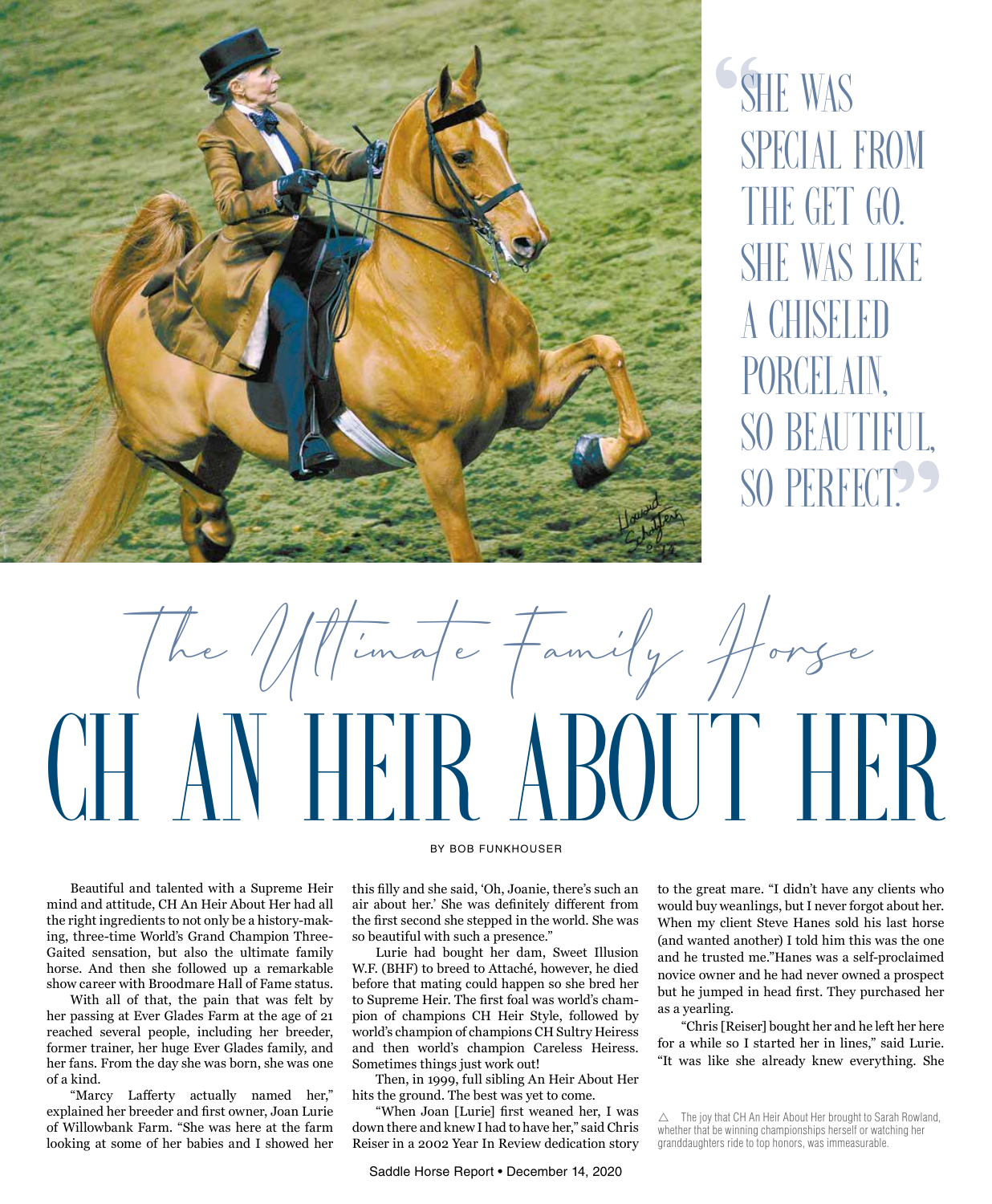bounced off her hocks, bent her neck and trotted big. I didn't do anything; I could have been a fence post."

When Reiser got her home, he was more than thrilled with the purchase.

"This filly was so game at first that I never dreamed she would get ready to show as a twoyear-old," said Reiser in that Year In Review dedication. "You couldn't make any noise around her. Everything was quiet and easy. Then it was like everything changed overnight and I took her to Rock Creek just to work her as she was still really green.

"I showed her to two people and priced her and they basically told me I was crazy. From there we decided to just keep quiet and wait until we were ready to go to the horse show. I worked her on the big race track at Dayton a few weeks before Louisville and people came running out from everywhere to watch her. I knew we were ready."

Ready she was. She won the Two-Year-Old Three-Gaited World's Championship that year and trainers were literally running up the

**IT WAS LIKE SHE** already knew everything. She **BOUNCED OFF** her hocks, bent her neck and TROTTED BIG. SE AIR ENT

chute after Reiser to get a price on the exquisite sensation.

The Reiser/Hanes team held on to the filly believing there was more to come. As a threeyear-old she was a standout, winning at both Rock Creek and Lexington before returning to Freedom Hall that August. Again, victory was theirs, this time in the ASHA National Three-Year-Old Three-Gaited Futurity. They then made the bold move to return to the green shavings on Saturday night where CH An Heir About Her made history as only the second three-year-old to win the World's Grand Champion Three-Gaited title, the first being Forest Song with Garland Bradshaw back in 1966.

The grand mare and Reiser would win the Three-Gaited 15.2 & Under Stakes and world's grand championships the following two years as well. In 2004, she was also the qualifying winner and Three-Gaited Grand Champion at Lexington Junior League and the American Royal, adding a Triple Crown to her glowing achievements.

 It was also at that UPHA/American Royal that Sarah Rowland's family and friends con-